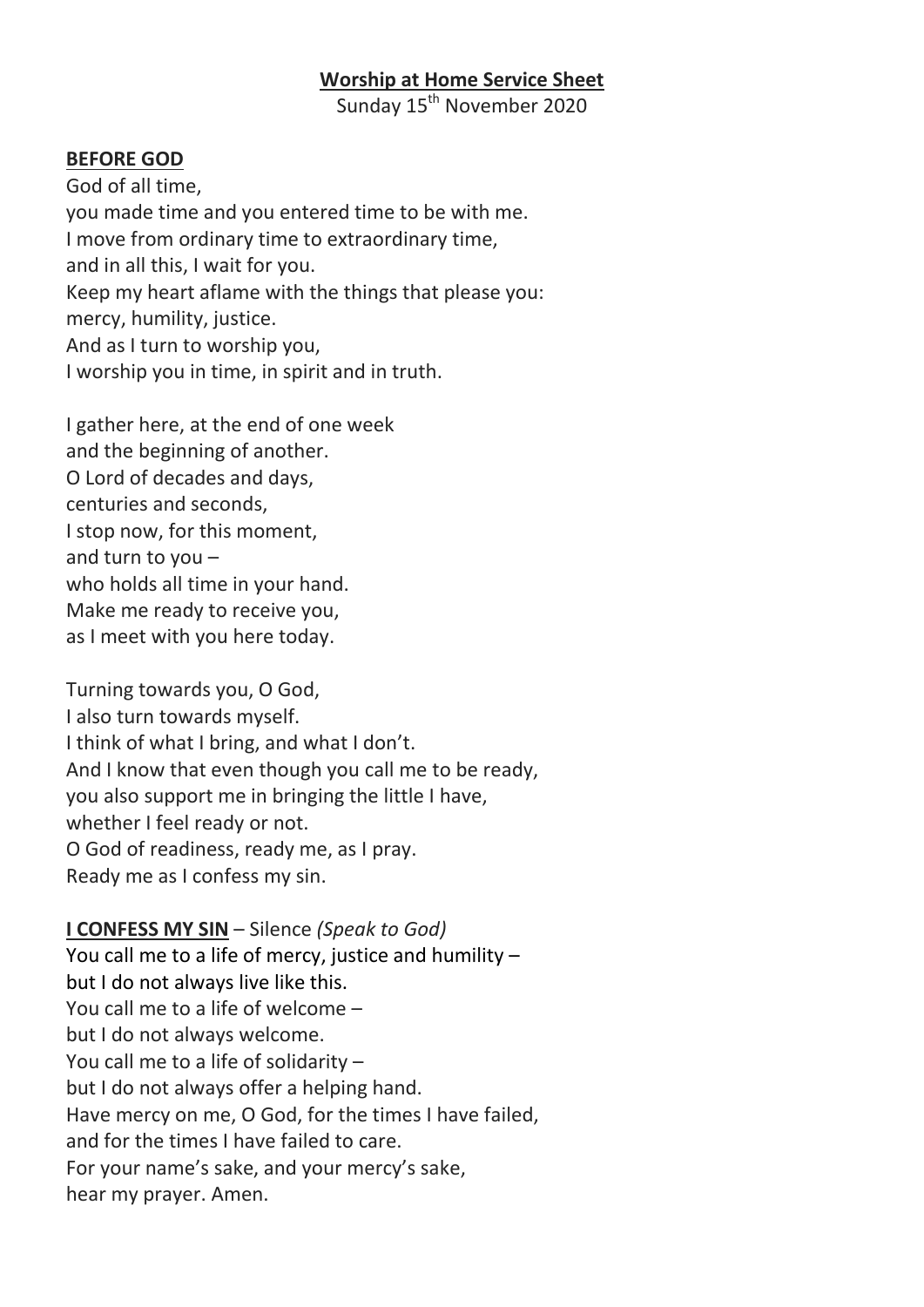Hear God's word of love and forgiveness. *"Your sins are forgiven"*

Bible Reading:

**[1 Thessalonians 5.1-11](https://www.biblegateway.com/passage/?search=1+Thessalonians+5.1-11&version=NIV)**

**[Matthew 25.14-30](https://www.biblegateway.com/passage/?search=Matthew+25.14-30&version=NIV)**

# **REFLECTION**

Are you as a Christian ready for Christ return? Are you ready if He calls you home?

As we approach Advent *(meaning "coming")* the bible readings for the next few weeks are already pointing to Christ coming, the readings are about being ready and preparing ourselves, for no one knows the day or the hour of that return, not even the Son (Jesus) knows. The Lord will return suddenly and unexpected, so Paul warns to be ready at all times.

The passage also reminds us of advent themes such as light and darkness. A Christian should be one who lives in the light, but if one lives in darkness, the day of the Lord's coming can be a surprise like a thief.

But every Christian should be a Child of light, doing good deeds, speaking truth and constant feeding on his Word.

Friend, suppose Christ was to return today, How would he fine you living?

Are you ready to meet Him?

Live each day prepared to welcome Christ.

The passage says we should be alert, awake and sober, protecting ourselves with the breastplate of faith and love.

The helmet of hope of being saved.

*(see Eph 6:13 -17 about Christian armour)*

God does not intend wrath for us or we should be punish,

but to be saved through Christ our Lord who died for us.

The passage ends reminding us as Christians to spend time encouraging each other and to build up each other.

We must be sensitive to others need for encouragement, and offer supportive words or actions. What a good way for Christ to come and meet us. Amen.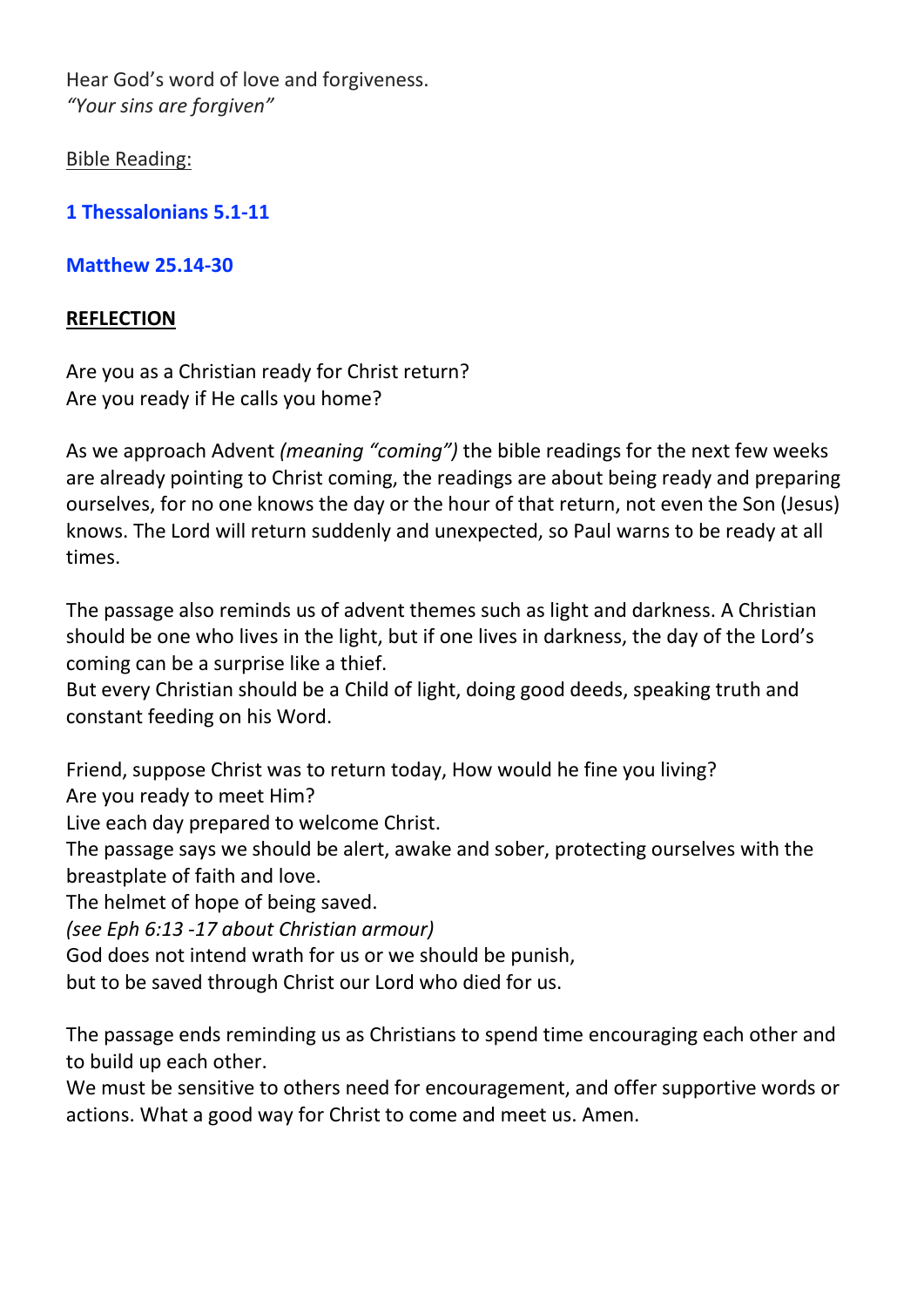### **PRAYER**:

Jesus, you were always ready to hear the needs of those around you. You turned to those who were used to being ignored. I am sometimes ready and sometimes not. And I am sometimes ignored and sometimes not. In all these times, nurture my heart so that I may seek you, and share you, all around. Because you are all around.

### **PRAY FOR OTHERS**

We pray to God, who is always ready for those overtaken with demands. Give rest, O Lord. For those overburdened with anxieties. Give rest, O Lord. For those overcome with debt. Give relief, O Lord. For those oppressed by powers that despise them. Give salvation, O Lord. For those in situations they cannot see a way out of. Give freedom, O Lord. For those in need of hope. Give hope, O Lord. Pray for the sick & bereaved..... Your family & friends..... Yourself....... Merciful Lord, hear my prayer. Amen.

### **The Lord's Prayer**

O God, you have made me your child, I once was not your child. You have spread your arms wide and welcomed me together with many others. Your invitation is always open, always ready to extend and expand. I leave this time of worship now, in the joy of your inclusion and with the mission of your hospitality for all. Father, Son and Spirit, you dwell in community and call us all to community. Source, Light and Love, you welcome all.